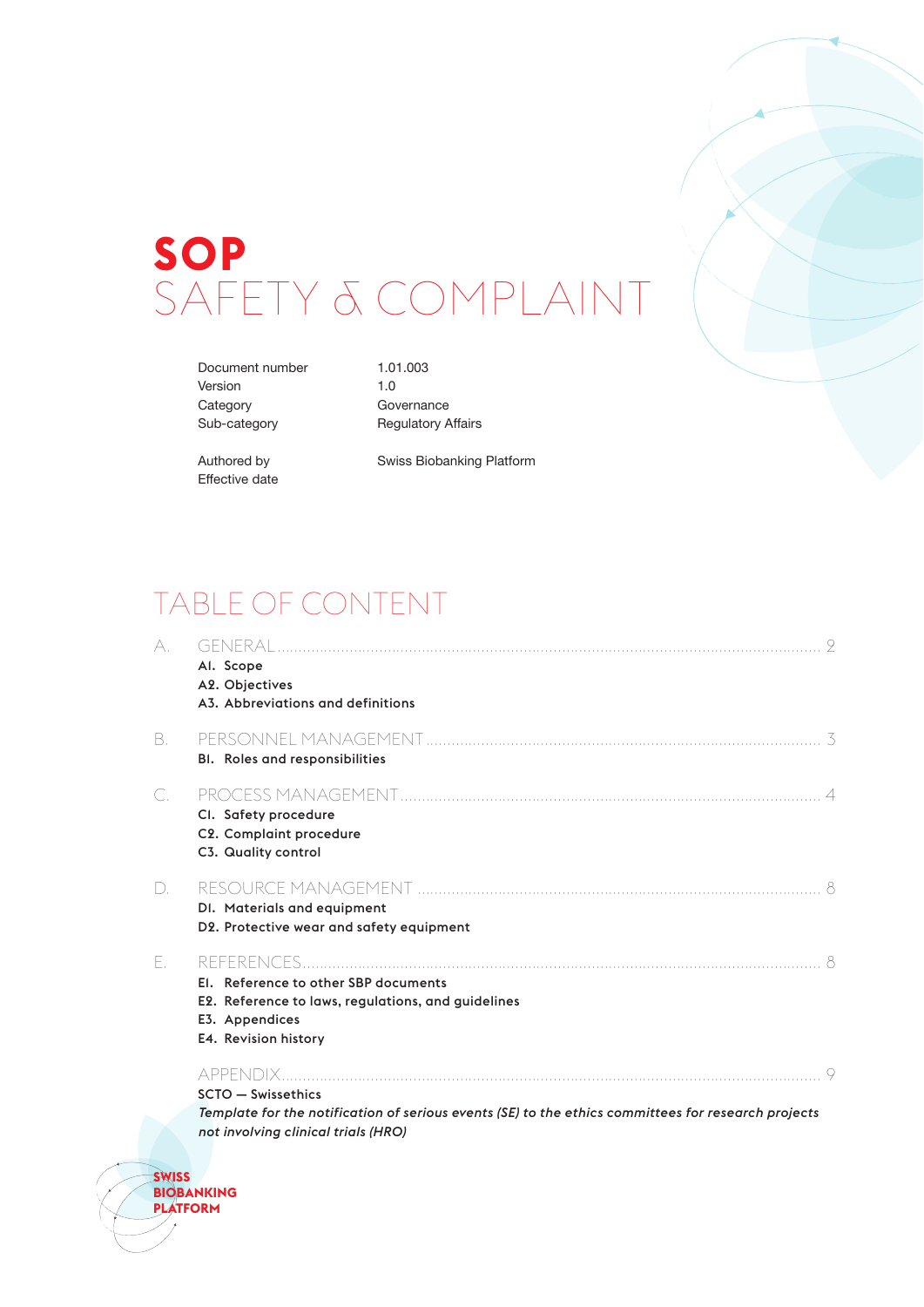## A. GENERAL

#### **A1. SCOPE**

This SOP provides guidance on the procedures to undertake when a serious event (SE) occurs to the participant and when complaints are received formally or informally from the participants in the biobank.

#### **A2. OBJECTIVES**

- **>** Ensure that the health of participants is of primary importance.
- **>** Ensure that personnel is trained to perform immediate safety measures to prevent and address the occurrence of serious events (SE) related to sampling.
- **>** Ensure that a SE occurrence is documented and treated in compliance with ethical, legal, and professional requirements.
- **>** Ensure that the complaints are handled in respect of participants' rights.

### **A3. ABBREVIATIONS AND DEFINITIONS**

For this document, the following abbreviations apply. BB = Biobank

QR = Quality Representative

REC = Research Ethics Committee

- SBP = Swiss Biobanking Platform
- SE = Serious event
- SOP = Standard Operating Procedure

For this document, the following definitions apply.

A SE is defined as any adverse event, which cannot be excluded to be attributable to the sampling of biological material or the collection of health-related personal data, and which (HRO art. 21.2):

- a. requires inpatient treatment not envisaged in the protocol or extends a current hospital stay;
- b. results in permanent or significant incapacity or disability; or
- c. is life-threatening or results in death.

A SE can be defined as related or unrelated to the research project activities.

| Unrelated | > The event is in no temporal relationship to the sample collection,<br>and<br>> The event can definitely be explained by underlying disease or other causes                       |
|-----------|------------------------------------------------------------------------------------------------------------------------------------------------------------------------------------|
| Related   | > The event is in a plausible timely relationship to project-specific measures applied,<br>and<br>> The event cannot definitely be explained by underlying disease or other causes |

The SBP SOPs are based on Good Biobanking Practices to ensure an optimal setup for the biobanking activities.

Additionally, the SBP SOPs should serve as a reference for BBs to develop site-specific Work Instructions.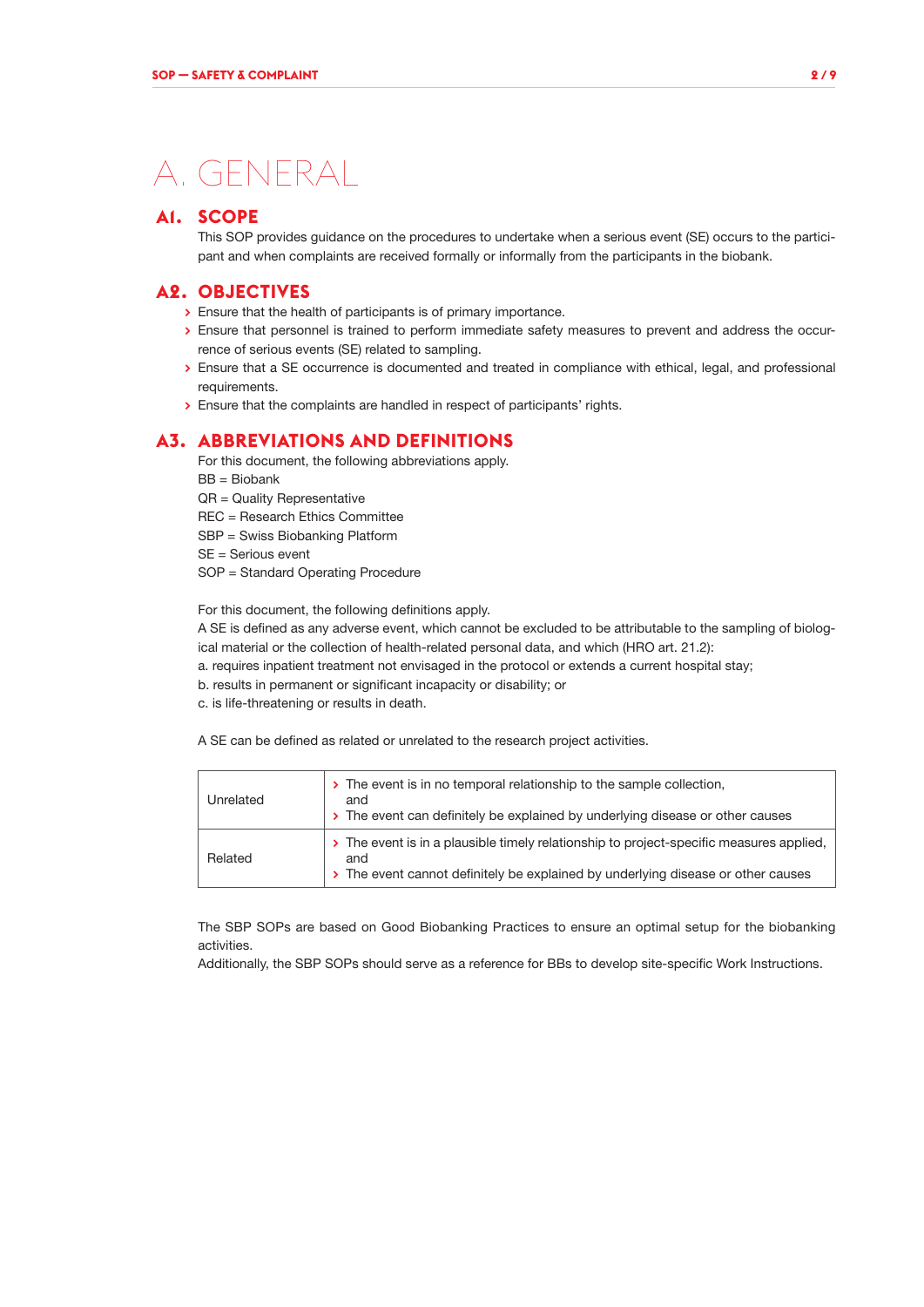## B. PERSONNEL MANAGEMENT

## **B1. ROLES AND RESPONSIBILITIES**

| <b>BB</b> personnel                                     | <b>Responsibility / role</b>                                                                                                                                                                                                                                                                                                                        |  |  |
|---------------------------------------------------------|-----------------------------------------------------------------------------------------------------------------------------------------------------------------------------------------------------------------------------------------------------------------------------------------------------------------------------------------------------|--|--|
| Project Leader/Sponsor or<br><b>BB Manager/Director</b> | > Assesses the causal relationship between an SE and the sample and/<br>or data collection<br>> Notifies the REC of the occurrence of a SE within 7 days<br>> Handles and/or reports to REC formal complaints from the participants<br>> Initiates investigation of complaints<br>> Handles complaints<br>> Regularly implements a complaint review |  |  |
| <b>Research Ethics Committee</b>                        | $\triangleright$ Evaluates if the causes of the SE are related to sampling<br>> Decides if the research project must be interrupted<br>> Reviews formal complaints and investigation of complaints                                                                                                                                                  |  |  |
| Qualified personnel                                     | > Collects data and biological material<br>> Undertakes immediate actions to address SE<br>> Handles complaints                                                                                                                                                                                                                                     |  |  |
| ΟR                                                      | > Performs Quality Control                                                                                                                                                                                                                                                                                                                          |  |  |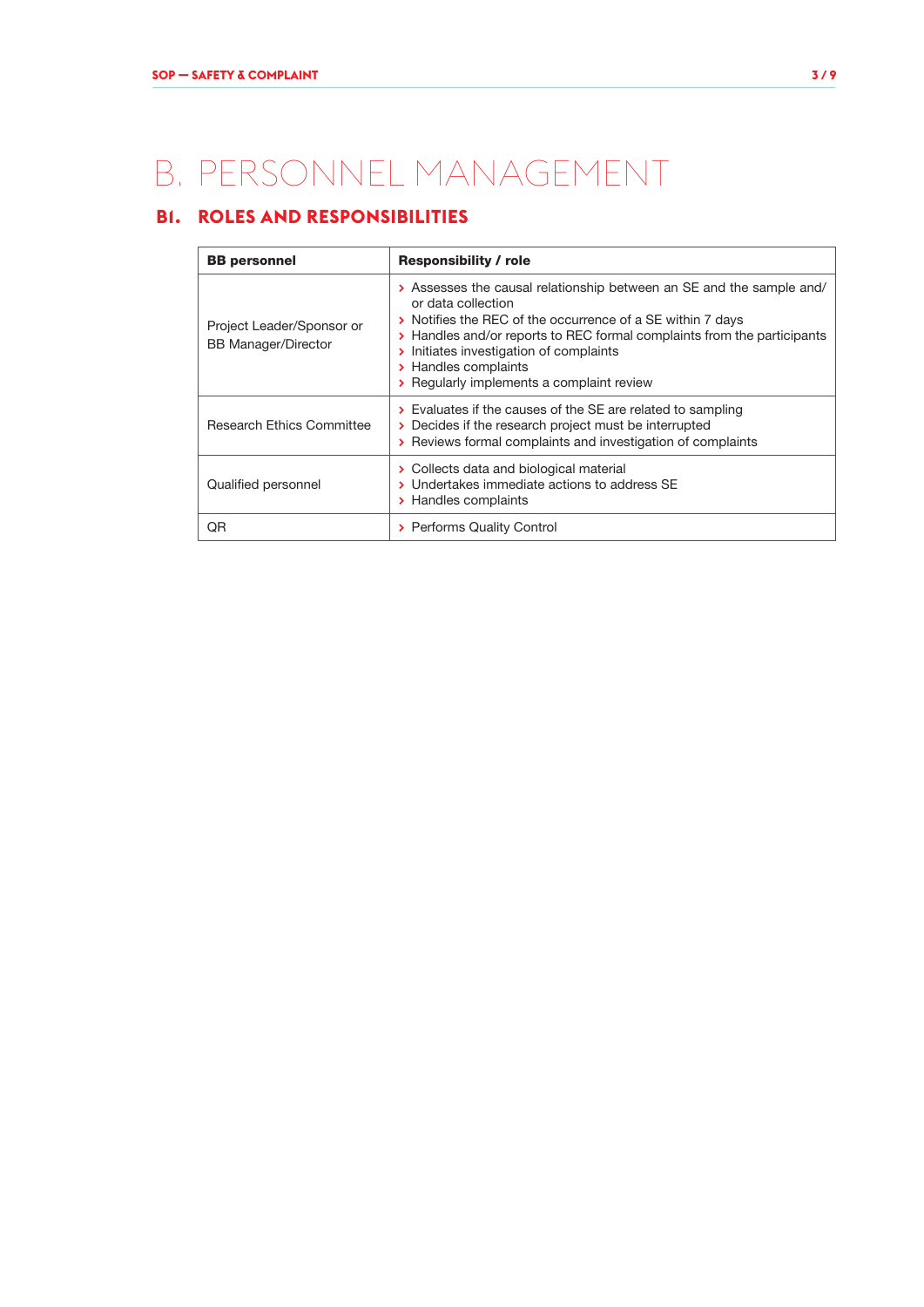## C. PROCESS MANAGEMENT

### **C1. SAFETY PROCEDURE**

This flowchart describes how to handle the occurrence of a SE.

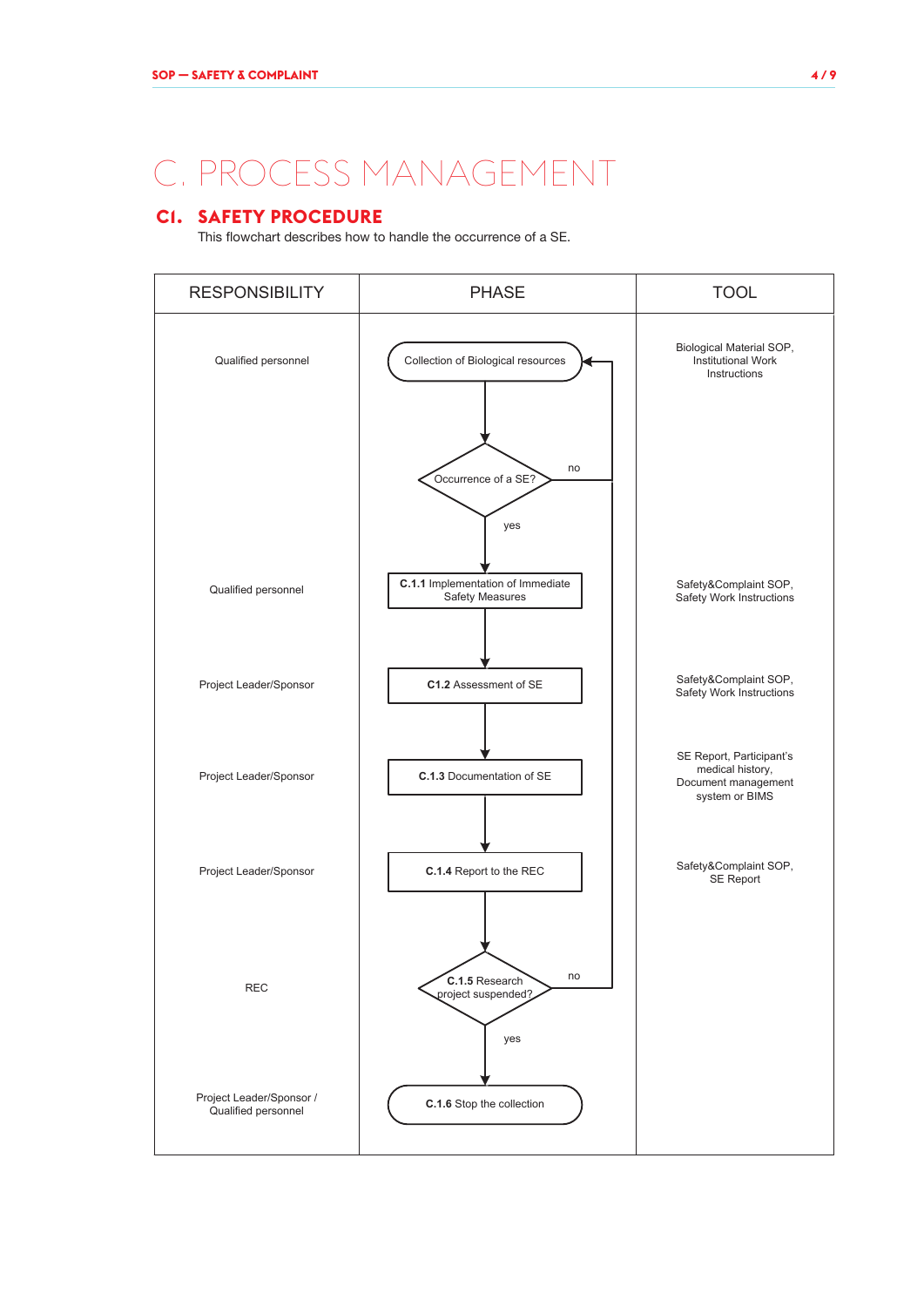#### **C.1.1. Implementation of Immediate Safety Measures**

**>** Upon the occurrence of a SE, qualified personnel shall carry out Immediate Safety Measures.

#### **C.1.2. Assessment of SE**

**>** Upon occurrence of a SE the Project Leader/Sponsor shall evaluate any causal relationship between the event and the sampling of biological material or the collection of health-related personal data. The causal relationship should be assessed based on the definitions of Related and Unrelated SE.

#### **C1.3. Documentation of SE**

- **>** The SE and follow-up information shall be documented in the subject medical history and in the Serious Event Report form provided by Swissethics and attached to this document.
- **>** Documents concerning the occurred SE, including the Serious Event Report, shall be recorded in the Document Management System or BIMS.
- **>** In the event that a participant affected by a SE has filled an informal or formal complaint, the Complaint procedure (Procedure C2, Safety & Complaint SOP) should be followed.

#### **C1.4. Report to the REC**

- **>** The Project Leader/Sponsor or BB Manager/Director shall notify the REC of a SE within 7 days.
- **>** The Project Leader/Sponsor or BB Manager/Director shall report to the REC on the imputability of the SE to the collection of health-related personal data or the sampling of biological material.
- **>** In the event that immediate safety and protective measures have to be taken during the conduct of a research project, the Project Leader/Sponsor or BB Manager/Director shall notify the REC of these measures and of the circumstances necessitating them.
- **>** The Project Leader/Sponsor or BB Manager/Director shall submit proposals concerning the next steps to be taken (HRO; Art. 21.4).

#### **C1.5. Decision of the REC**

**>** The REC shall decide on the continuation of the research project within 30 days after receipt of the report (HRO; Art 21.6).

#### **C1.6. Interruption of the collection**

- **>** If the REC decides to suspend the project, the data collection and the sampling procedures shall be interrupted. The biological resources shall be handled (i.e., anonymized or destroyed) as described in the Biobank Regulation.
- **>** Upon discontinuation or completion of a research project, the Project Leader/Sponsor shall notify the ethics committee within 90 days (HRO; Art. 22).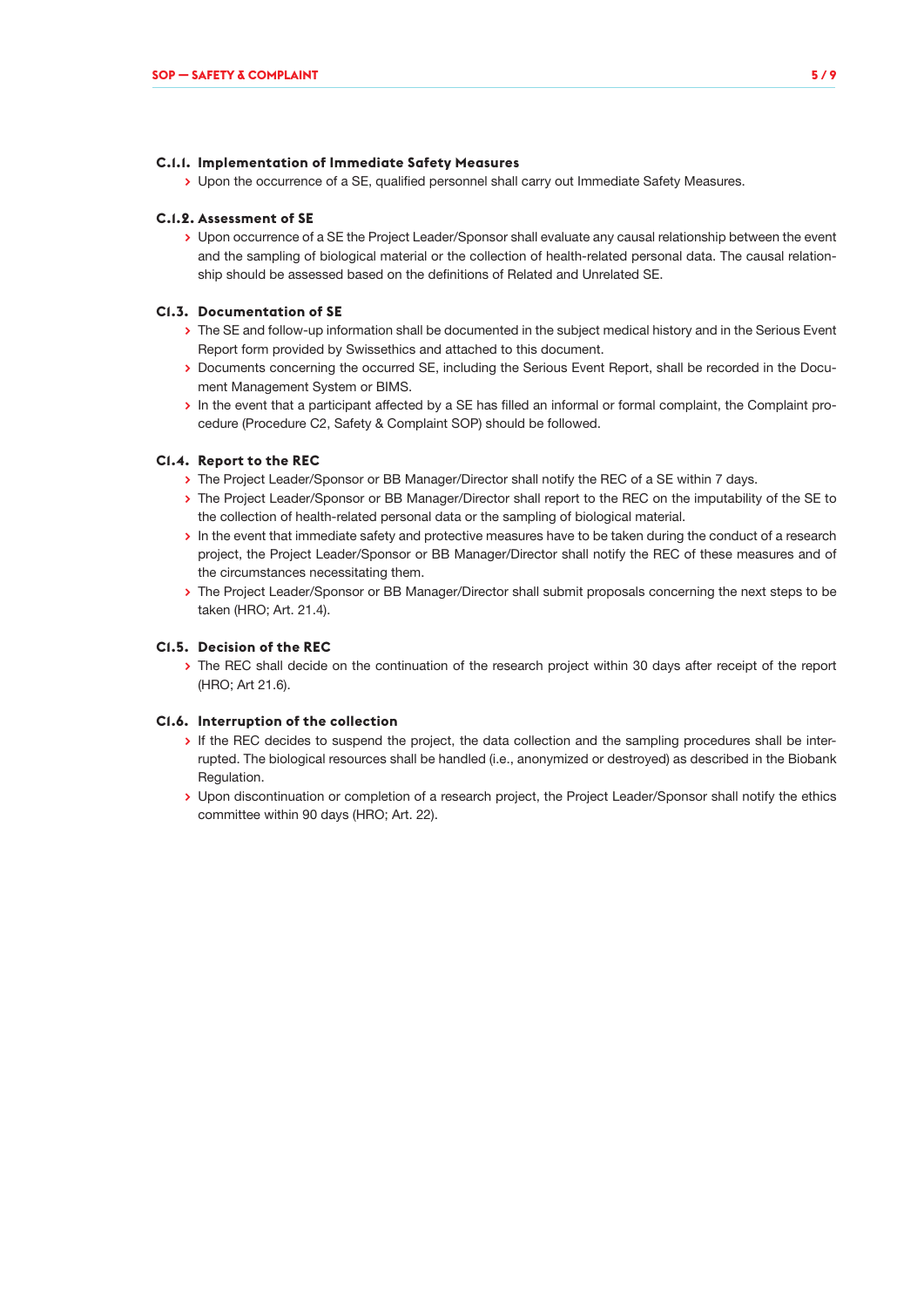### **C2. COMPLAINT PROCEDURE**

This flowchart describes how to handle complaints from participants.

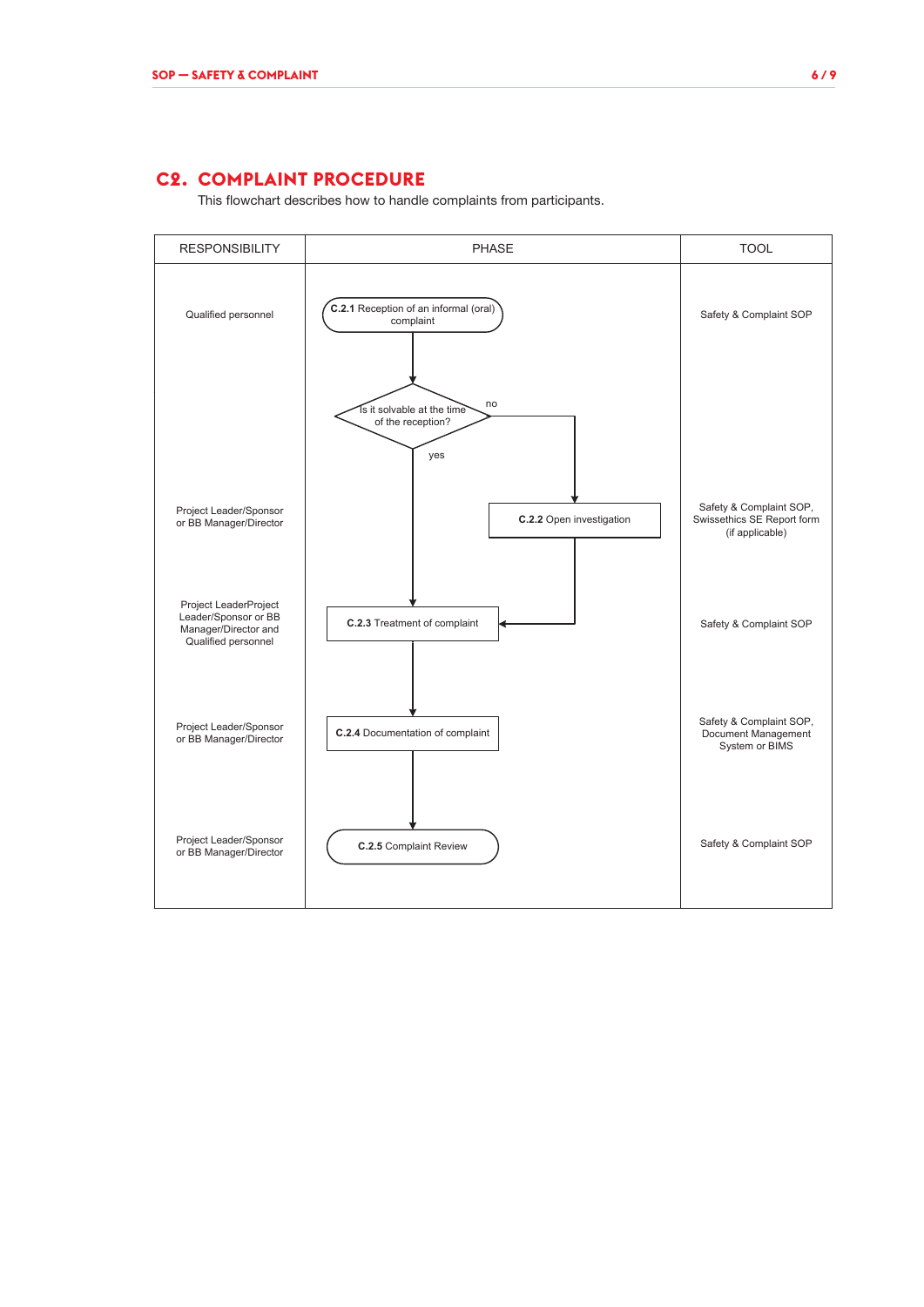#### **C2.1. Reception of a complaint**

- **>** A SE may lead to a participant to submit a complaint. Other events can lead to complaint as well.
- **>** In the event that the BB receives an informal (oral) complaint, the BB personnel shall try to resolve the complaint at the time of reception.
- **>** If the BB personnel cannot resolve the complaint at the time of the reception, the BB personnel shall report the participant's complaint to the BB Manager/Director or the Project Leader/Sponsor in a formal (written) way.

#### **C2.2. Open investigation concerning the event that has caused the complaint**

- **>** The Project Leader/Sponsor or the BB Manager/Director shall open an investigation to assess the causes and the circumstances of the event that has led to the complaint.
- **>** The Project Leader/Sponsor or the BB Manager/Director should write a letter to the participant acknowledging the reception of the complaint and explaining the procedure for reviewing it. This letter shall be documented and, then, recorded in the Document Management System or BIMS.

#### **C2.3. Treatment of the complaint**

- **>** The resolution of the complaint shall be carried out by qualified personnel.
- **>** The Project Leader/Sponsor or the BB Manager/Director should write a letter to the participant summarizing the outcomes of the complaint review and indicating the resolution of the complaint. This letter shall be documented and, then, recorded in the Document Management System or BIMS.
- **>** The complaint shall be treated and solved.

#### **C2.4. Record of the documentation related to the complaint**

**>** Documents, including the letters and reports written by the Project Leader/Sponsor, shall be recorded in the Document Management System or BIMS and made accessible for internal and external audits, as further explained in the Internal audit SOP (Document 1.04.004).

#### **C2.5. Complaint review**

**>** The Project Leader/Sponsor or the BB Manager/Director should performed a complaint review regularly. The outcomes of the complaint review shall be documented and recorded in the Document Management system or BIMS and made accessible for internal and external audits, as further explained in the Internal audit SOP (Document 1.04.004).

#### **C3. QUALITY CONTROL**

- **>** Control that the personnel is trained to handle immediate safety measures, as written in the Personnel File (Document 2.02.001).
- **>** Control that the SE documentation is recorded in the Document Management System or BIMS.
- **>** Control that every step or actions undertaken to handle a complaint has been documented and recorded in the Document Management System or BIMS.
- **>** Every time the QR performs quality control, quality control details (date of QC, outcomes) should be recorded in the Quality Control Results (Document 2.04.009).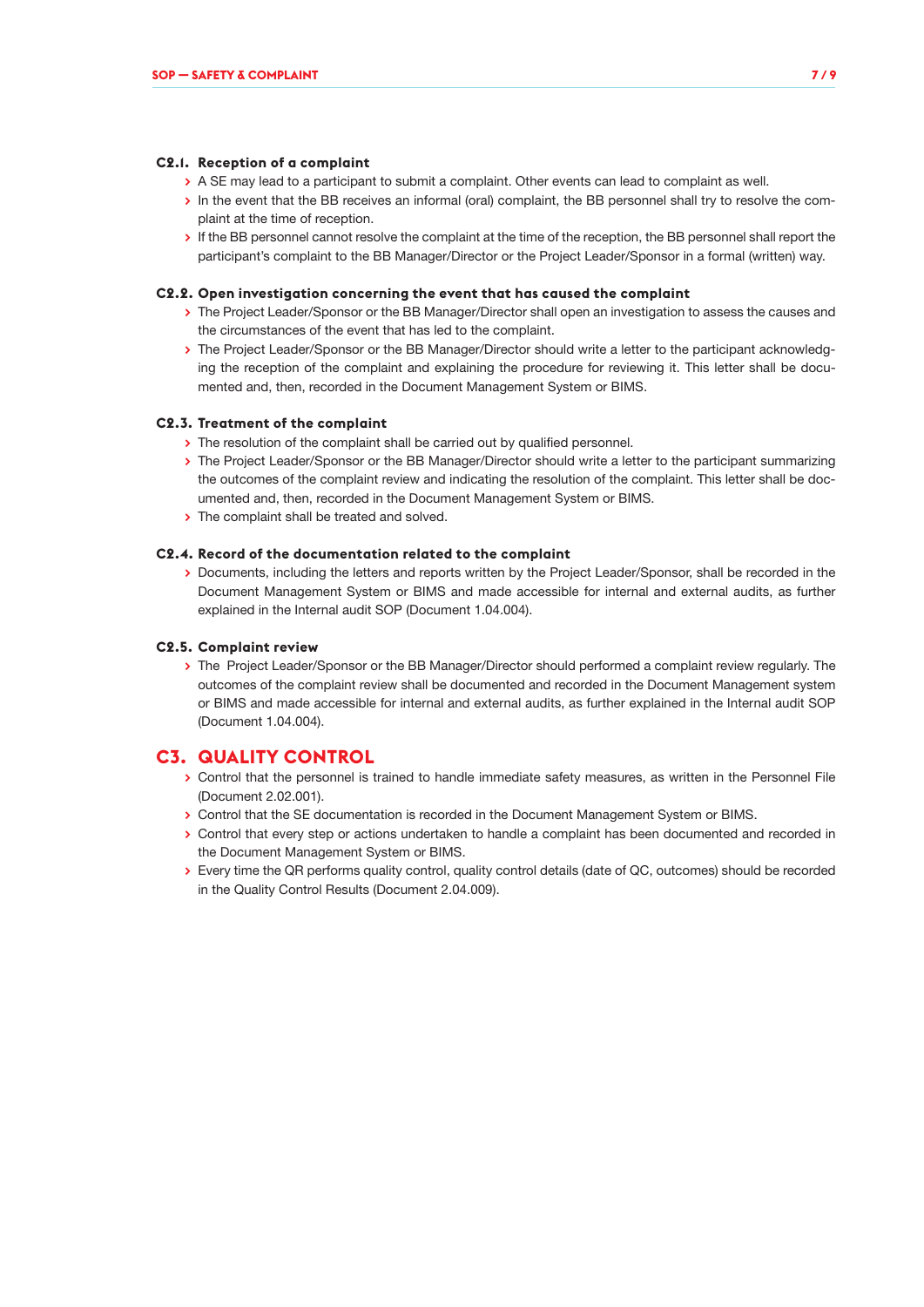## D. RESOURCE MANAGEMENT

## **D1. MATERIALS AND EQUIPMENT**

Materials and equipment

### **D2. PROTECTIVE WEAR AND SAFETY EQUIPMENT**

Personnel shall follow institutional safety requirements and the Risk-biosafety checklist (document 2.04.011) at all times.

#### Safety equipment/ protective wear

Safety equipment for handling samples and undertaking Safety measures.

## E. REFERENCES

## **E1. REFERENCE TO OTHER SBP DOCUMENTS**

- **>** 1.04.001 Document Management SOP
- **>** 1.02.001 Personnel Management SOP
- **>** 1.04.002 Non-conformity Management SOP
- **>** 1.04.004 Internal Audit SOP

### **E2. REFERENCE TO LAWS, REGULATIONS, AND GUIDELINES**

**>** SBP - Ethical, legal and professional compliance list for human research biobanks applicable in Switzerland [Status as of 1 March 2018]

### **E3. APPENDICES**

- **>** 2.04.009 Quality Control Results
- **>** 2.02.001 Personnel file
- **>** Serious Event Report by Swissethics

#### **E4. REVISION HISTORY**

| <b>Document number</b> | <b>Revision date</b> | Author     | <b>Details of revision</b> |  |
|------------------------|----------------------|------------|----------------------------|--|
| 1.01.003               |                      | <b>SBP</b> | Initial release            |  |